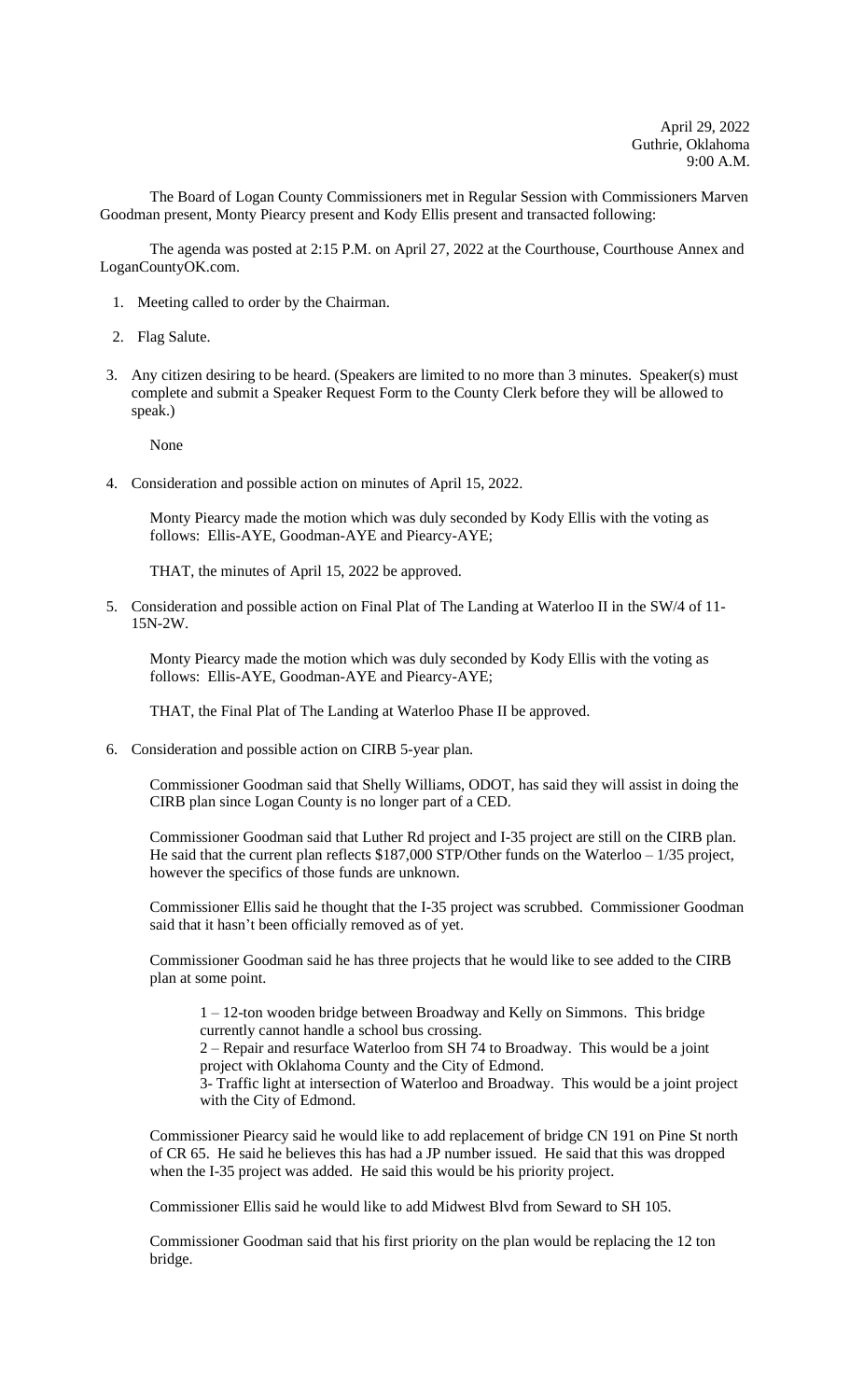Monty Piearcy made the motion which was duly seconded by Kody Ellis with the voting as follows: Ellis-AYE, Goodman-AYE and Piearcy-AYE;

THAT, the following be approved as the Logan County 5-year CIRB plan

|                 |                                     | <b>LOGAN COUNTY</b>                                        |             |                |                  |                   |  |  |  |  |  |
|-----------------|-------------------------------------|------------------------------------------------------------|-------------|----------------|------------------|-------------------|--|--|--|--|--|
|                 |                                     | FIVE YEAR CIRB PLAN 2023-2027                              |             |                |                  |                   |  |  |  |  |  |
|                 | APPROVED APRIL 29, 2022             |                                                            |             |                |                  |                   |  |  |  |  |  |
| <b>PRIORITY</b> | <b>JOB PIECE #</b>                  | <b>PROJECT NAME</b>                                        | <b>YEAR</b> | <b>COST</b>    | <b>STP/OTHER</b> | <b>CIRB FUNDS</b> |  |  |  |  |  |
|                 | JP29367                             | Luther Road, 2 miles Waterloo to Charter Oak               | 2024        | \$4,094,482.00 | \$654,532.00     | \$3,439,950.00    |  |  |  |  |  |
| $\overline{2}$  | Waterloo/135 Interchange<br>JP33987 |                                                            | 2025        | \$3,187,000.00 | \$187,000.00     | \$3,000,000.00    |  |  |  |  |  |
| 3               |                                     | District 3 Bridge #191 NBI # 13205 *                       | 2025        | \$2,000,000.00 |                  | \$2,000,000.00    |  |  |  |  |  |
| 4               |                                     | District 1 Rail Road Bridge #141, on Kelley (needs JP#) ** | 2026        | \$2,000,000.00 |                  | \$2,000,000.00    |  |  |  |  |  |
|                 |                                     |                                                            |             |                |                  |                   |  |  |  |  |  |
|                 |                                     | * needs cost estimate, 3 span bridge                       |             |                |                  |                   |  |  |  |  |  |
|                 |                                     |                                                            |             |                |                  |                   |  |  |  |  |  |
|                 |                                     | ** needs cost estimate, CEC to provide, 3 span bridge      |             |                |                  |                   |  |  |  |  |  |
|                 |                                     |                                                            |             |                |                  |                   |  |  |  |  |  |

7. Consideration and possible action on contract with Heritage Hills Commercial Services, LLC for Bid #2022-21 re-roofing of building at 218 S Broad, Guthrie, in the amount of \$67,750.00.

Monty Piearcy made the motion which was duly seconded by Kody Ellis with the voting as follows: Ellis-AYE, Goodman-AYE and Piearcy-AYE;

THAT, the contract with Heritage Hills Commercial Services, LLC be approved.

8. Consideration and possible action to acknowledge receipt of Notice of Tort Claim of Colton Blehm and forward to ACCO County Claims.

Monty Piearcy made the motion which was duly seconded by Kody Ellis with the voting as follows: Ellis-AYE, Goodman-AYE and Piearcy-AYE;

THAT, receipt of the Notice of Tort Claim of Colton Blehm be acknowledged and forwarded to ACCO County Claims.

9. Consideration and possible action on Resolution(s) appointing Requisitioning Officers for various accounts.

Monty Piearcy made the motion which was duly seconded by Kody Ellis with the voting as follows: Ellis-AYE, Goodman-AYE and Piearcy-AYE;

THAT, the following Resolutions appointing Requisitioning Officers be approved: Resolution #22-030 appointing Simon Thomas and Cristie Maker for Meridian Fire Dept. Resolution #22-031 appointing Kody Ellis and Zach Smith for ARPA – District #2

10. Consideration and possible action on Resolution(s) Appointing Receiving Officers for various accounts.

Marven Goodman made the motion which was duly seconded by Monty Piearcy with the voting as follows: Ellis-AYE, Goodman-AYE and Piearcy-AYE;

THAT, the following Resolutions appointing Receiving Officers be approved:

Resolution #22-032 appointing Lori Pierce and Jennifer True for ARPA – District #2

11. Consideration and possible action on the following Permanent Road Crossing Permits:

Kody Ellis made the motion which was duly seconded by Monty Piearcy with the voting as follows: Ellis-AYE, Goodman-AYE and Piearcy-AYE;

THAT, the following Permanent Road Crossing Permits be approved: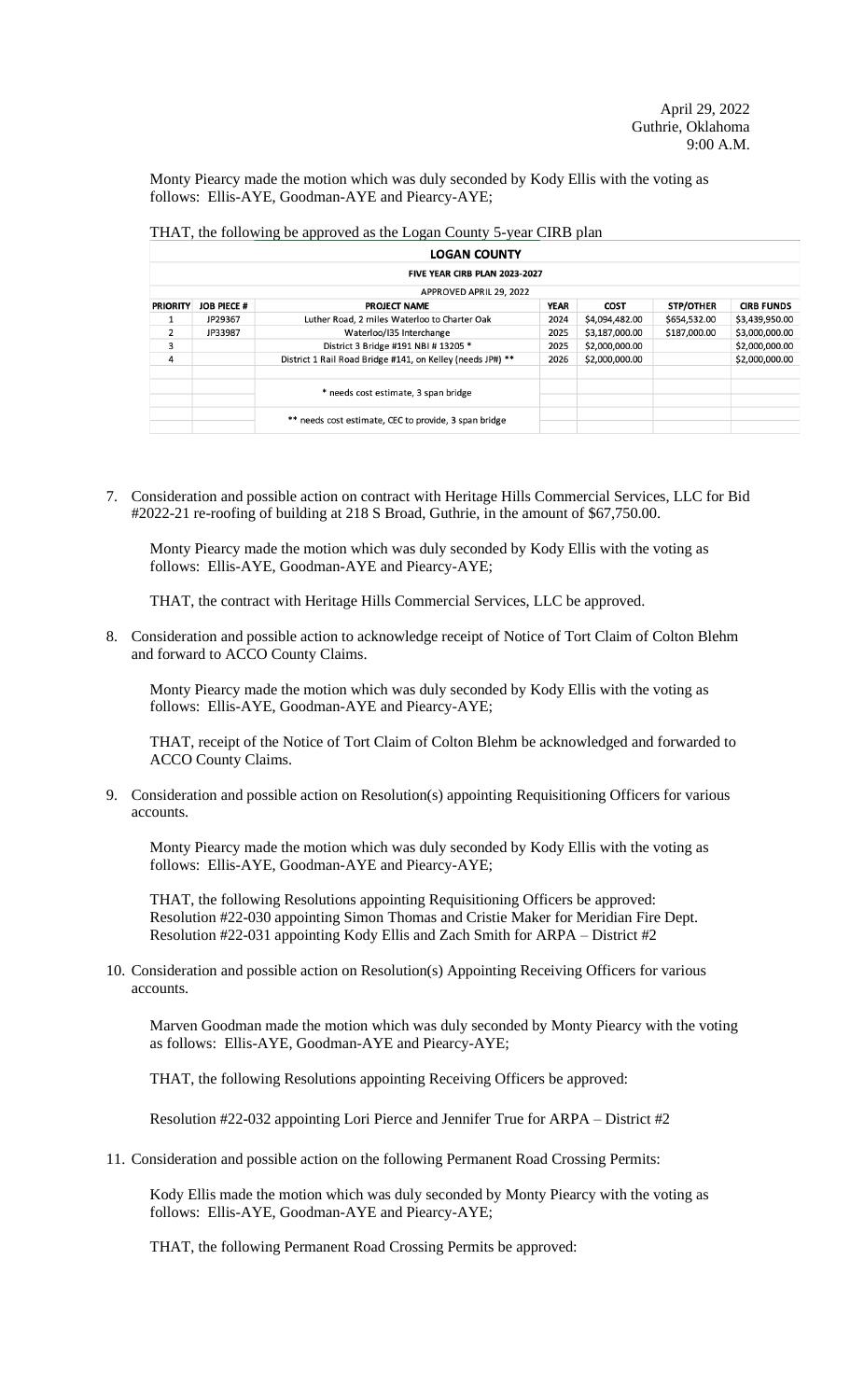## Southern Star Central Gas Pipeline, Inc: (12.75" Gas Line)

RCP #22-006 Cross Meridian .15 miles north of Simmons & Meridian 774' north of the SE/C of 27-15N-4W.

RCP #22-007 Cross Macarthur .5 miles north of Simmons & Macarthur 272' north of the SE/C of 28-15N-4W.

RCP #22-008 Cross Rockwell .3 miles north of Simmons & Rockwell 179' north of the SE/C of 29-15N-4W.

RCP #22-009 Cross Council .6 miles north of Simmons & Council 334' north of the SE/C of 30-15N-4W. RCP #22-010 Cross County Line Rd .8 miles north of Simmons & County Line Rd 425' north of the SW/C of 30-15N-4W.

> Logan County RWD #1 (8" Water Line)

RCP #22-011 Cross/Parallel Air Depot/Waterloo Rd 0 miles east of Air Depot & Waterloo Rd 33' west of the SW/C of 34-15N-2W.

RCP #22-012 Cross/Parallel Midwest Blvd/Waterloo Rd 0 miles east of Midwest Blvd & Waterloo Rd 33' west of the SW/C of 35-15N-2W.

RCP #22-013 Cross/Parallel Douglas Blvd/Waterloo Rd 0 miles east of Douglas Blvd & Waterloo Rd 33' west of the SW/C of 36-15N-2W.

RCP #22-014 Cross/Parallel Post Rd/Waterloo Rd 0 miles east of Post Rd & Waterloo Rd 33' west of the SW/C of 31-156N-1W.

## 12. Consideration and possible action on the Consent Agenda:

Monty Piearcy made the motion which was duly seconded by Kody Ellis with the voting as follows: Ellis-AYE, Goodman-AYE and Piearcy-AYE;

THAT, the Consent Agenda be approved:

 Approve Payroll Claims for second installment of April 2022 Batch 698 & 699 (See pages 33-219-A)

Transfer of Appropriations within various accounts None

Blanket Purchase Orders: #224702 - #224743

Sign State Election Board Claim for Salary Expenses of Election Board Secretary in the amount of \$4911.98 for the month of April 2022

Allocation of Alcoholic Beverage Tax

| Guthrie      | \$12,461.63              |
|--------------|--------------------------|
| Crescent     | 1,505.97<br>\$           |
| Mulhall      | 245.77<br>\$             |
| Coyle        | \$<br>405.77             |
| Marshall     | $\mathbb{S}^-$<br>243.46 |
| Langston     | \$1,876.95               |
| Meridian     | $\mathbb{S}^-$<br>16.23  |
| Orlando      | \$<br>150.72             |
| Cedar Valley | \$<br>469.52             |
| Cimarron     | \$<br>179.70             |
|              |                          |

13. Consideration and possible action on Claims for payment for April 2022.

Monty Piearcy made the motion which was duly seconded by Marven Goodman with the voting as follows: Ellis-AYE, Goodman-AYE and Piearcy-AYE;

THAT, the printout of claims for County Expenditures for April 29, 2022, Batch 038, \$588,411.71 be approved and signed. The County Clerk is instructed to issue warrants for said claims in stated amounts. (See pages beginning 33-220-1).